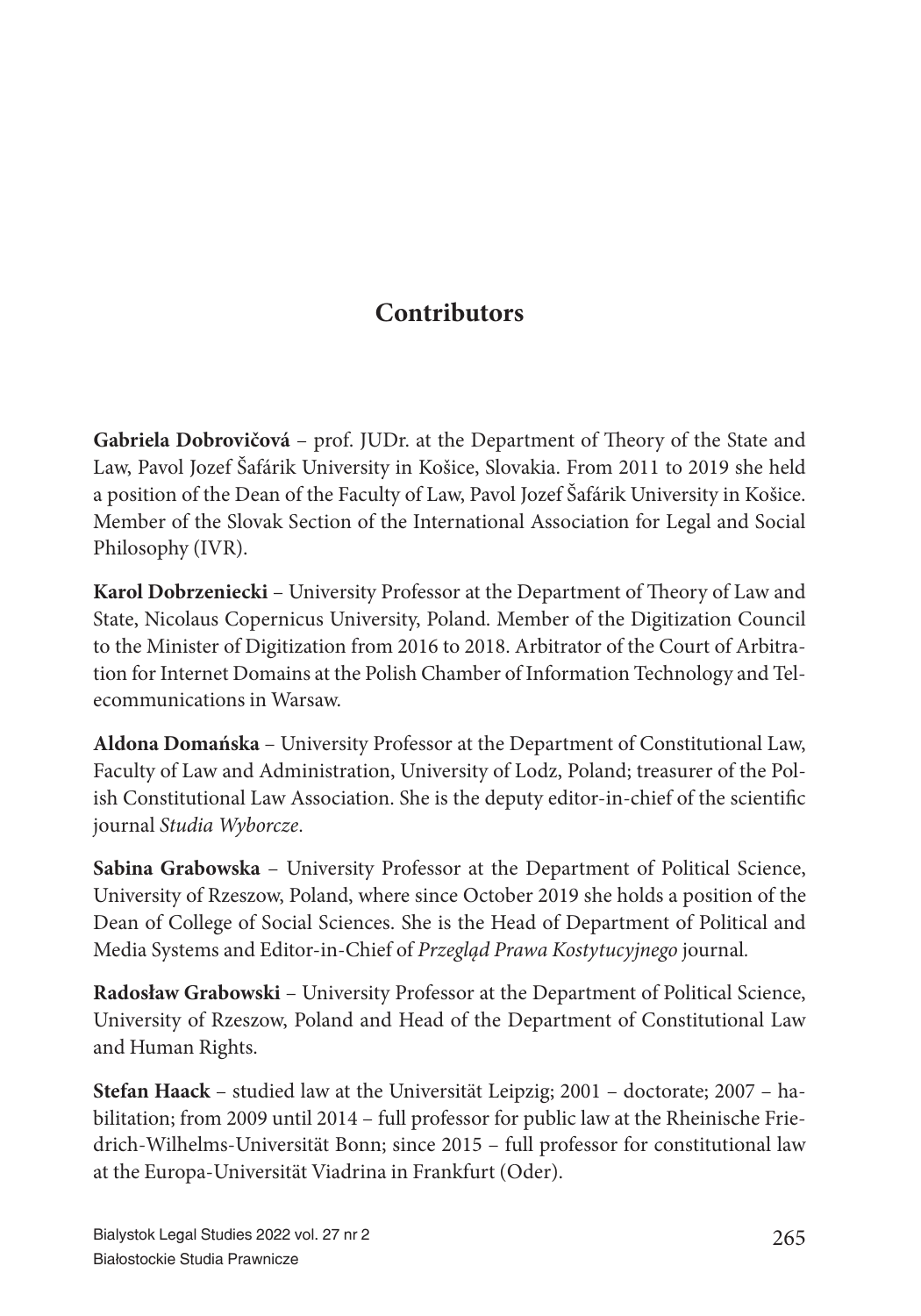**István Hoffman – Full Professor at the Faculty of Law, Department of Administrative** Law, Eötvös Loránd University (Budapest) in Hungary. From 2015 to 2016 – expert at the Supreme Court of Hungary in the department of administrative and labour law; legal advisor and general counsel at the Office of the Prime Minister (2008–2010). From 2006 to 2008 he was a legal advisor at the Ministry of Labour and Social Policy. From 2004 to 2006 he worked at the Ministry for Youth, Family and Social Affairs and Equality. In 2004 he became Legal Adviser to the Secretary to the Minister for Equality.

**Mariusz Jabłoński** – Full Professor, Head of Department of Constitutional Law at the Faculty of Law, Administration and Economics of the University of Wroclaw, Poland. Author of over 350 publications in the field of constitutional law, human rights and access to public information or personal data protection.

**Agnė Juškevičiūtė-Vilienė –** Assistant Prof. Dr. at the Faculty of Law, Vilnius University, Lithuania.

**Agnieszka Gloria Kamińska –** PhD in law, Assistant Professor at the Public Matters Institute at the Department of Management and Social Communication, Jagiellonian University in Krakow, Poland. Lecturer at the Faculty of International Management of the Economic University in Krakow.

**Joanna Kielin-Maziarz** – University Professor at the Department of Constitutional Law, Kozminski University, Poland. Since 2009, she has been a member of the Polish Society of Constitutional Law and the International Association of Constitutional Law. Since 2011 she is a member of the International Centre for Sustainable Development of Energy, Water and Environment Systems. Since 2012 she is a member of the Center for the Theory and Philosophy of Human Rights. In 2021 she became a member of the Review Commission of the Polish Society of Constitutional Law.

**Jarosław Kostrubiec –** University Professor at the Faculty of Law and Administration, Maria Curie-Sklodowska University, Poland, where he holds a position of Vice-Dean; expert of the Polish Accreditation Committee (discipline: law); scholarship holder of the *Deutscher Akademischer Austausch Diens* at the University in Heidelberg (2005/2006), Germany. He was the president of the Lawyers' Scientific Circle (1999/2000). He is a member of the board of the Association of DAAD Scholarship Holders and the Polish Society of Political Thought. He is the Managing Editor of Lex *localis – Journal of Local Self-Government* (SCOPUS, Web of Science) and the member of the editorial board of *Juridical Tribune – Tribuna Juridica* (SCOPUS, Web of Science). He is the Managing Editor of the scientific journals *Studia Iuridica Lubline sia* and *Social Studies*.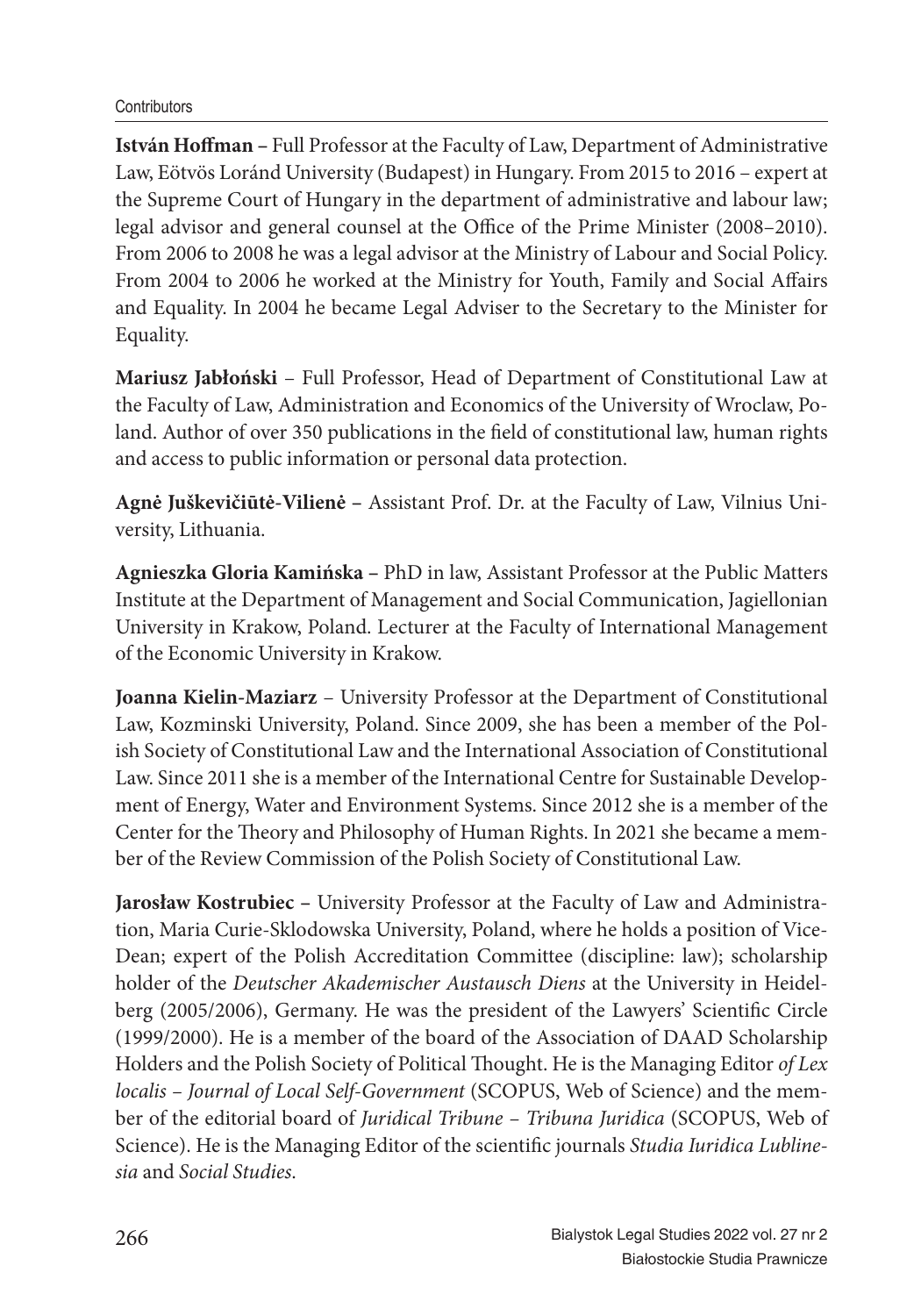**Alena Krunková** – doc. JUDr., PhD at the Department of Constitutional Law and Administrative Law, Faculty of Law, Pavol Jozef Šafárik University in Košice, Slovakia. Since 2019 Chairwoman of the UPJŠ Commission for VVGS – Pavol Jozef Šafárik University in Košice.

**Dominika Kuźnicka-Błaszkowska –** PhD, principal investigator and lecturer at the Department of Constitutional Law, Faculty of Law, Administration and Economics, University of Wroclaw, Poland. Team Lead of Legal Data Protection Team of the International Investment Bank. Author of several publications in the field of access to public information and personal data protection.

**Elżbieta Kużelewska** – University Professor at the Department of Constitutional Law and Political Systems, Faculty of Law, University of Bialystok, Poland, where since October 2019 she holds a position of Vice-Dean for Science. She is a Chair of the Centre for Direct Democracy Studies (CDDS) at the Faculty of Law, University of Bialystok. She is Co-Editor-in-Chief of European Integration and Democracy Series, published by Intersentia: Cambridge-Antwerp-Chicago.

**Amadeusz Małolepszy** – PhD, Assistant in the Department of Criminal Proceedings and Criminalistics, Faculty of Law and Administration, University of Lodz, Poland.

**Radosław Olszewski** – University Professor, Head of Department of Criminal Proceedings and Criminalistics, Faculty of Law and Administration, University of Lodz, Poland. From 2016 to 2020 he held a position of Vice-Dean.

**Michał Ożóg** – PhD, Assistant at the Department of Constitutional Law and Political Systems, Faculty of Law, University of Bialystok, Poland; scholarship holder of the Prime Minister's Council. Author of papers on constitutional and religious law.

**Małgorzata Podolak** – University Professor at the Department of Political Systems and Human Rights, Faculty of Political Science and Journalism, Maria Curie-Sklodowska University, Poland. Author of papers on direct democracy, environmental policy and political systems of European states.

**Bogusław Przywora** – University Professor, Head of the Department of Constitutional and Comparative Law, Faculty of Law and Economics, Jan Dlugosz University in Czestochowa, Poland. Head of the Legal Studies Laboratory. Holder of the Minister of Education and Science Award in 2021 in the category for significant achievements in scientific activities.

**Krzysztof Skotnicki** – Full Professor at the Faculty of Law and Administration, University of Lodz, Poland. Head of the Department of Constitutional Law and the Centre for Electoral Studies. President of the Polish Constitutional Law Association from 2017 to 2021. Member of the Committee of Legal Sciences of the Polish Academy of